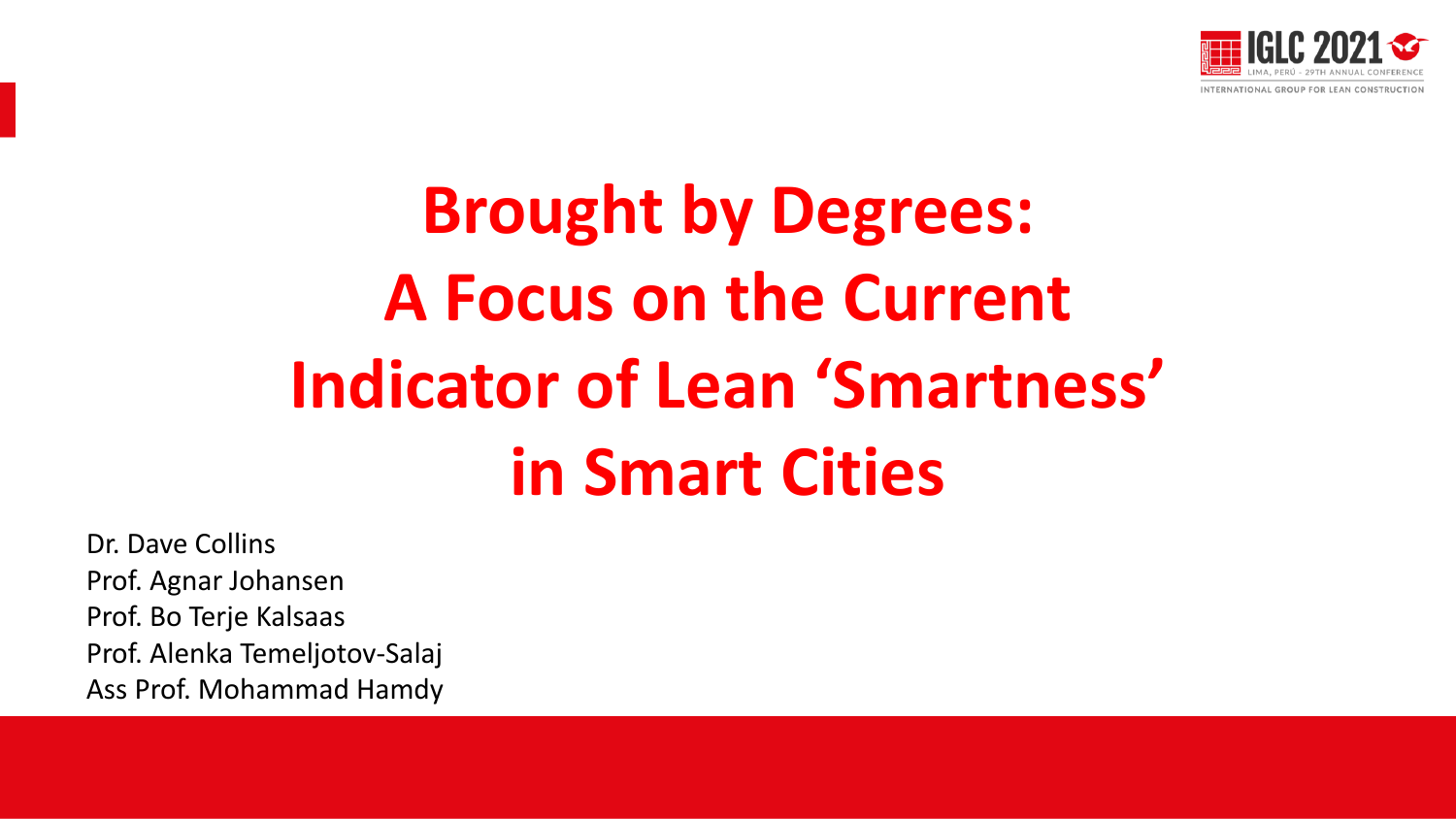



畾

 $\boldsymbol{\mathcal{M}}$ 



INTERNATIONAL GROUP FOR LEAN CONSTRUCTION

þЪ. Methodology

Definition of Smart Cities

Indicators of Smart Cities



Concluding Discussion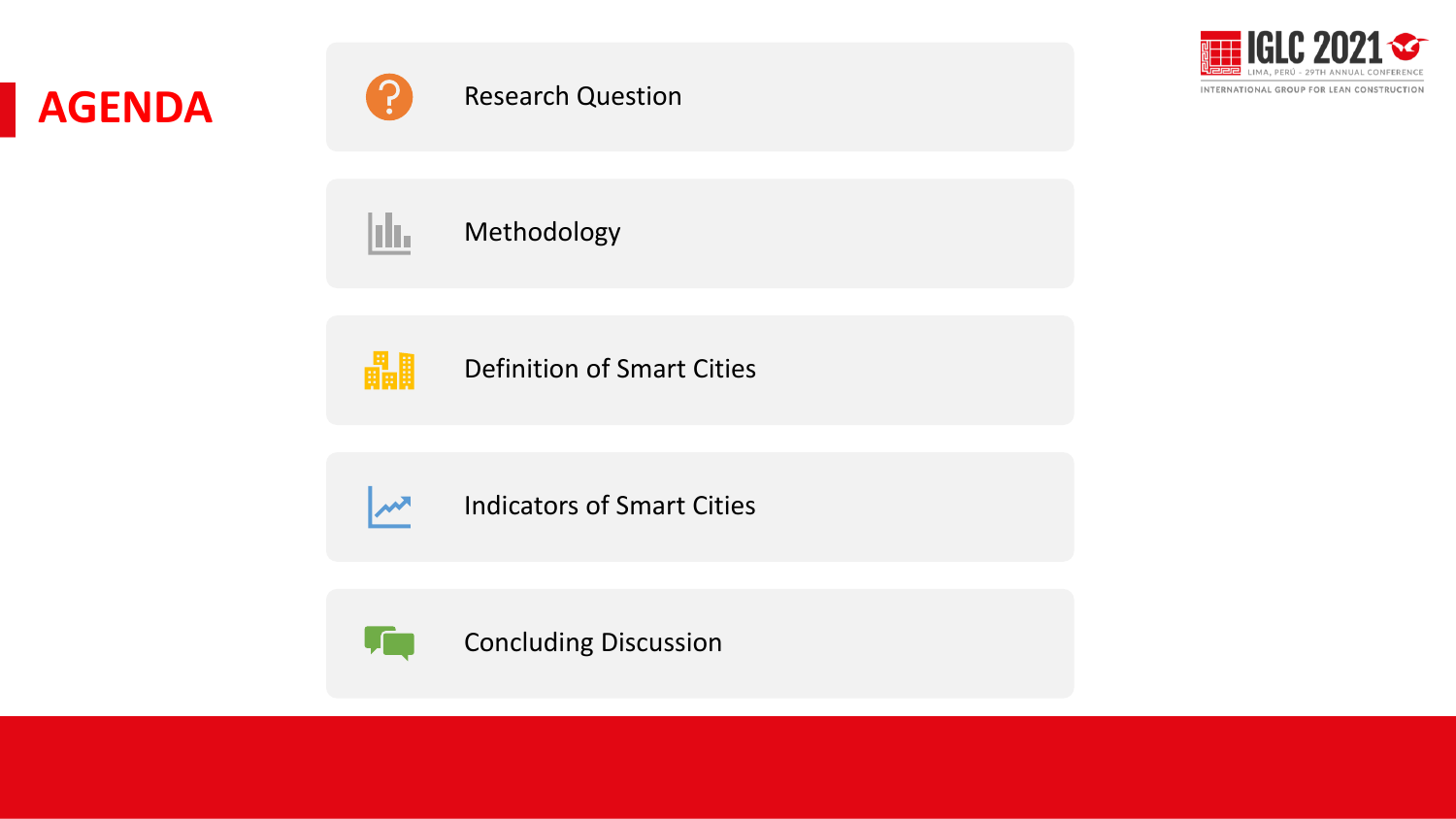

#### **Research Questions**





**Research Question 1 -** What are current indicators exist to gauge whether a city is smart?

**Research Question 2 -** How can these indicators be applied to demonstrate smartness within a city?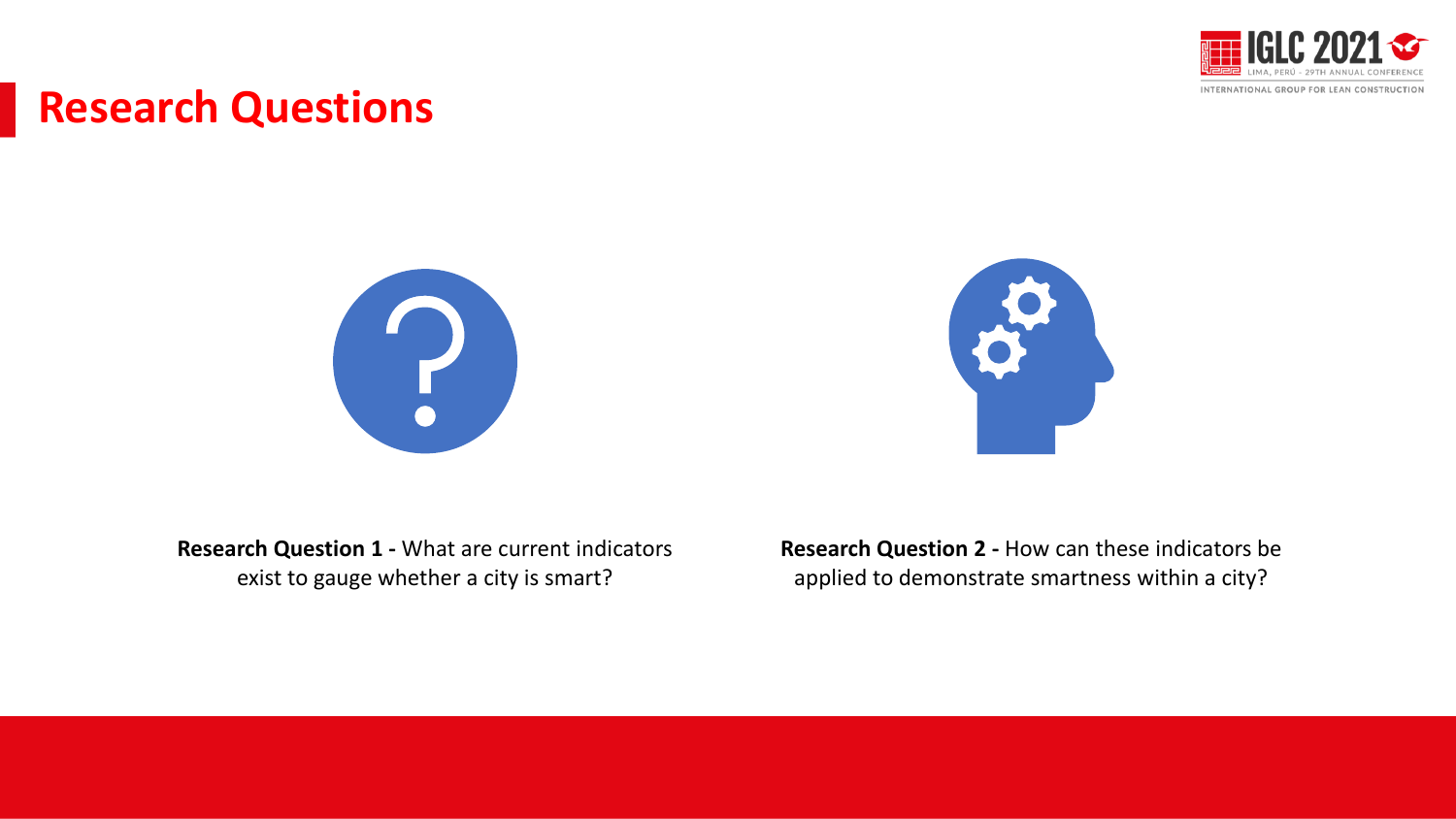

# **Definition of Smart Cities**

- No universally accepted definition
- Deakin and Al Waer (2011)
	- Extensive range of digital and electronic technologies
	- Usage of ICT to change lives in urban areas
	- Widespread use of technologies at government level
	- Use technologies to bring people together and enhance knowledge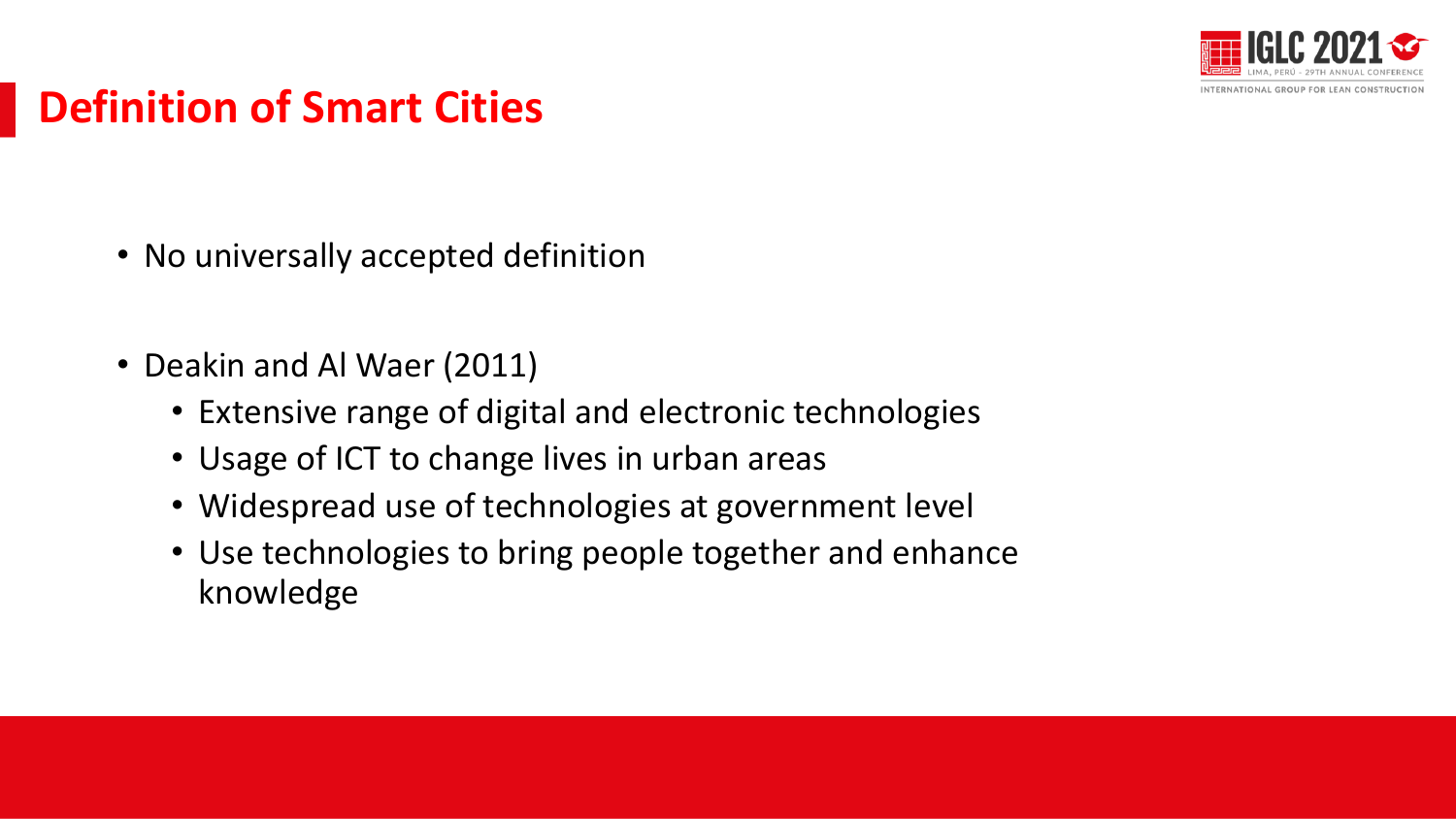

## **Theory**

- Deakin and Al Waer (2011) Four Factors of Smart Cities
- Triple bottom line in the context of Smart Cities (Bosch et al., 2017)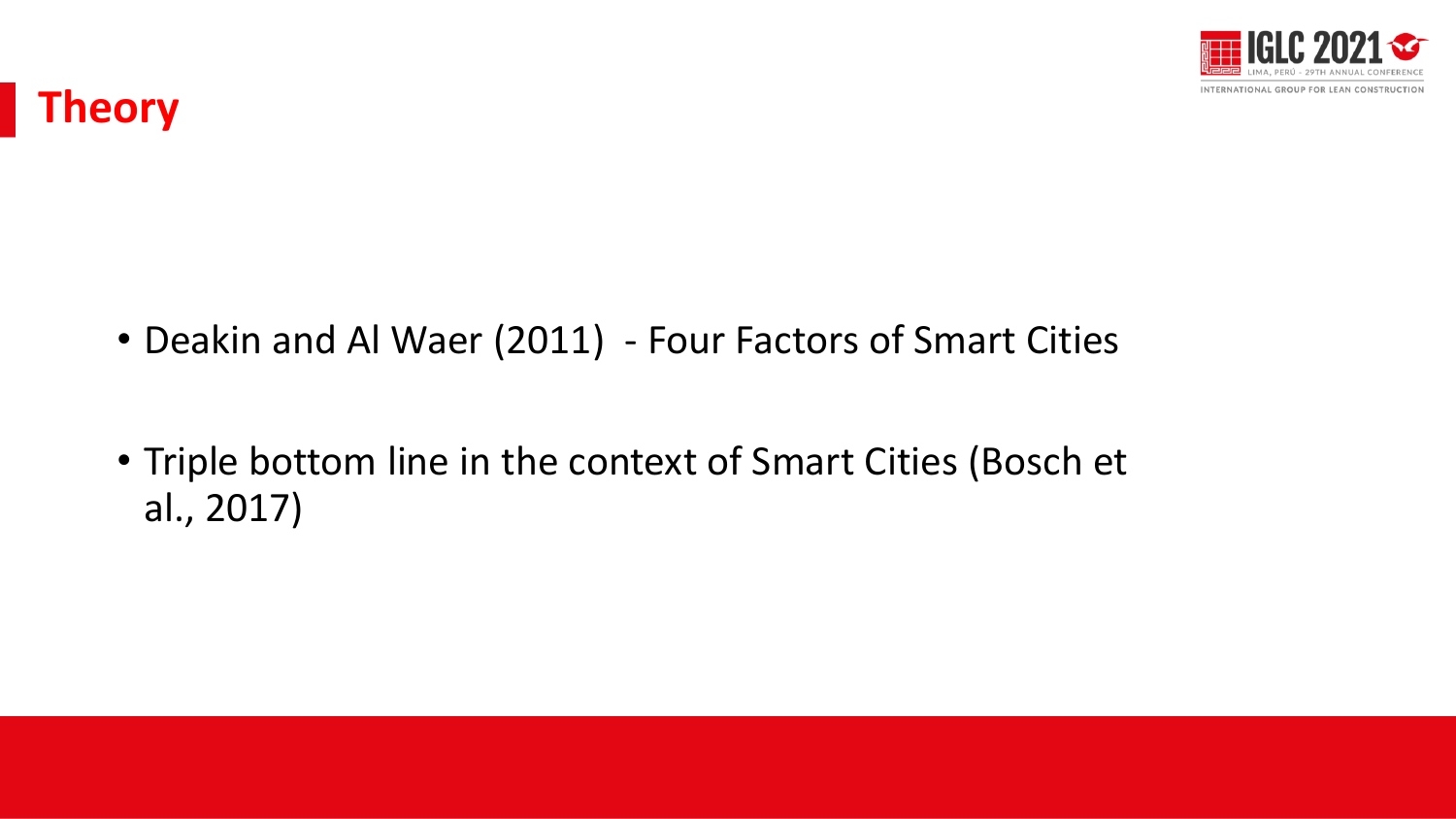

#### **Smart Cities and Lean**

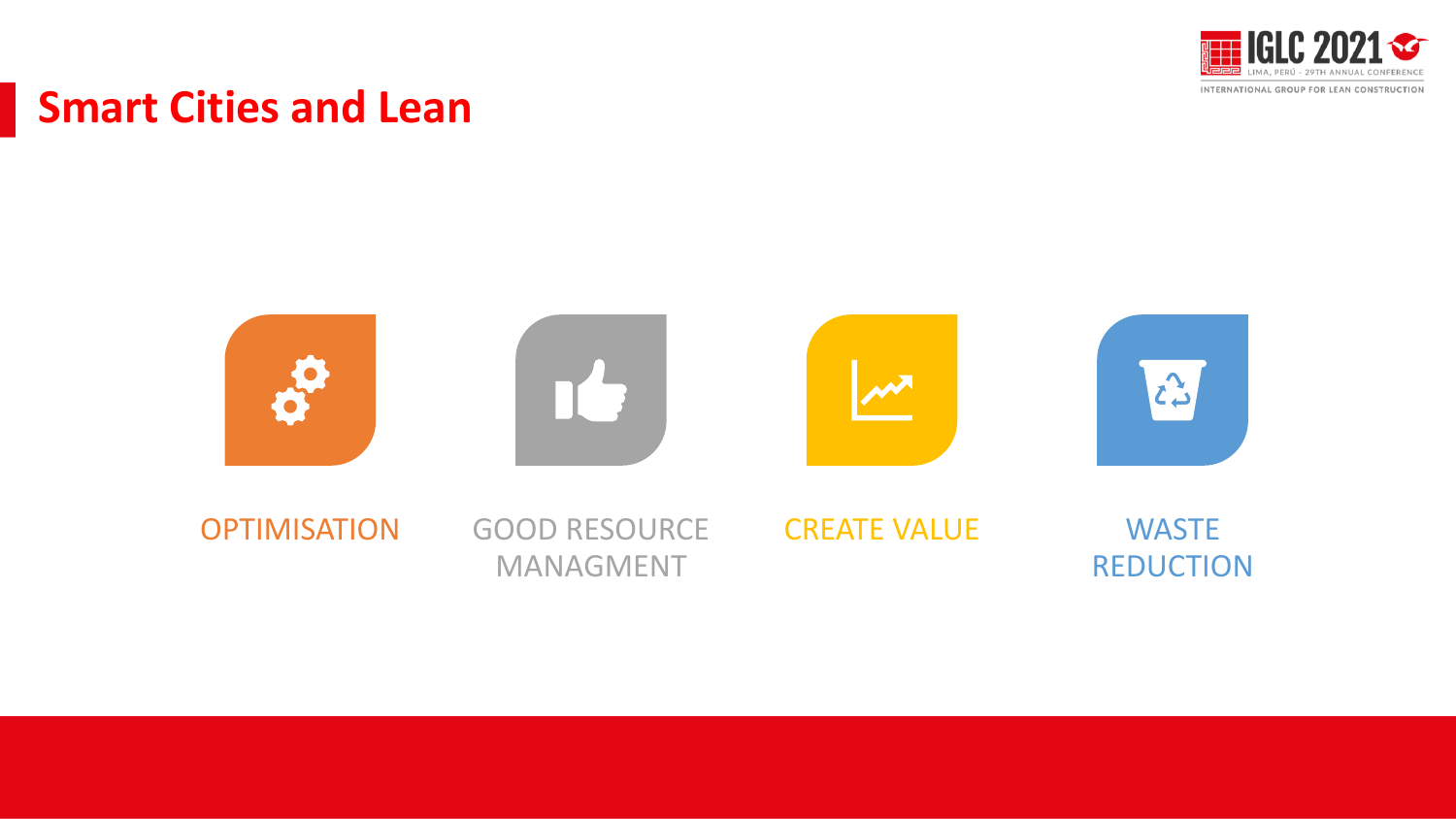

#### **How to Define a Smart City**

| <b>Socially</b>                                                 | <b>Technologically smart</b>                 | <b>Environmentally</b>                                    |
|-----------------------------------------------------------------|----------------------------------------------|-----------------------------------------------------------|
| smart                                                           |                                              | <b>Smart</b>                                              |
| <b>Citizen Participation</b><br>Educated and upskilled citizens | Feasible technological<br>infrastructure     | Initiatives to lower the carbon<br>footprint              |
| <b>People-Centred Processes</b><br>High quality of life and     | Well managed and utilised<br>data            | Utilise data and technology to<br>reduce                  |
| consideration of well being<br>Technologically engaged          | Possibilities to learn from<br>smart systems | emissions on roads and in<br>buildings                    |
| citizens                                                        | Safety and resource<br>management a priority | A more environmentally<br>considerate society based on    |
| <b>Smart Governance</b>                                         | Respect for data, privacy<br>and well being  | improved resource management<br>and security              |
|                                                                 |                                              | Focus on quality of life in a<br>more sustainable society |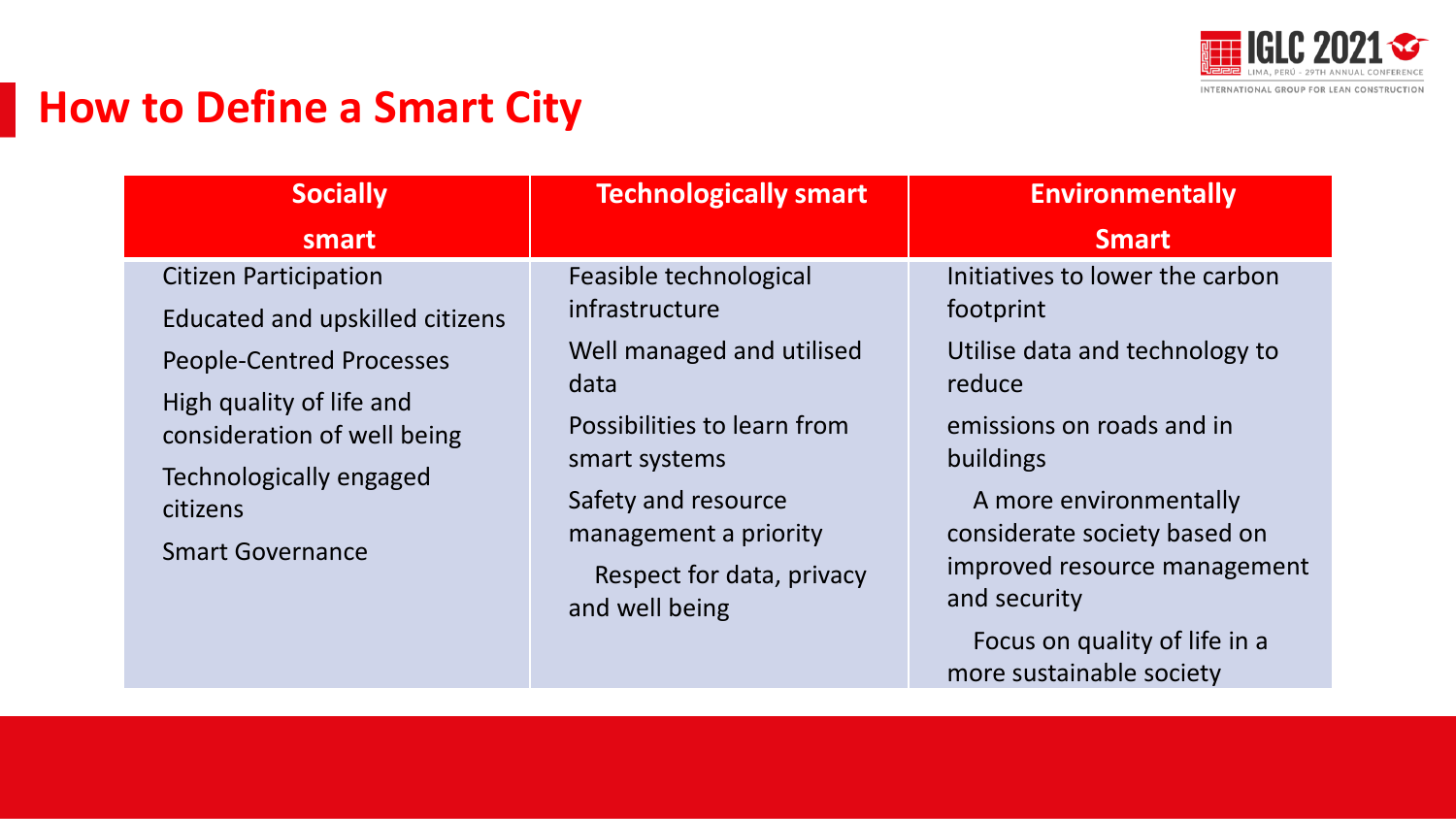

## **Indicator Commonalities**

| <b>Smartness</b>       | <b>Thematic</b>             |                                                                                |
|------------------------|-----------------------------|--------------------------------------------------------------------------------|
| <b>Categories</b>      | <b>Area</b>                 | <b>Indicators</b>                                                              |
| <b>Socially</b>        | Civic Engagement            | Public participation, Citizen centred city development, Easy to use            |
| <b>smartness</b>       |                             | digital engagement, Smart Governance                                           |
|                        | <b>Quality of Life</b>      | Services access, Improvements to health, Increased mobility,<br>Infrastructure |
|                        | Wellbeing                   | Happiness, connected services, change management                               |
| <b>Technologically</b> | Flexible Technology         | Adaptive to changing needs, multi-use data, accessible technology              |
| <b>Smartness</b>       |                             | Define usage, respect for privacy                                              |
|                        | <b>Utilisation Data</b>     | Stakeholder relevant, data plan, citizen access to technology and data         |
|                        | Defined Application         |                                                                                |
| <b>Environmentally</b> | Optimisation/Tradeoff       | Ongoing reappraisal of infrastructure, constantly adjustment to resource       |
| smartness              |                             | use                                                                            |
|                        | <b>Waste Management</b>     | Recycling, building adaption and reuse, Citywide waste plan                    |
|                        |                             | Reducing emissions, advanced public transport infrastructure,                  |
|                        | <b>Sustainable Thinking</b> | microgeneration, renewable energy                                              |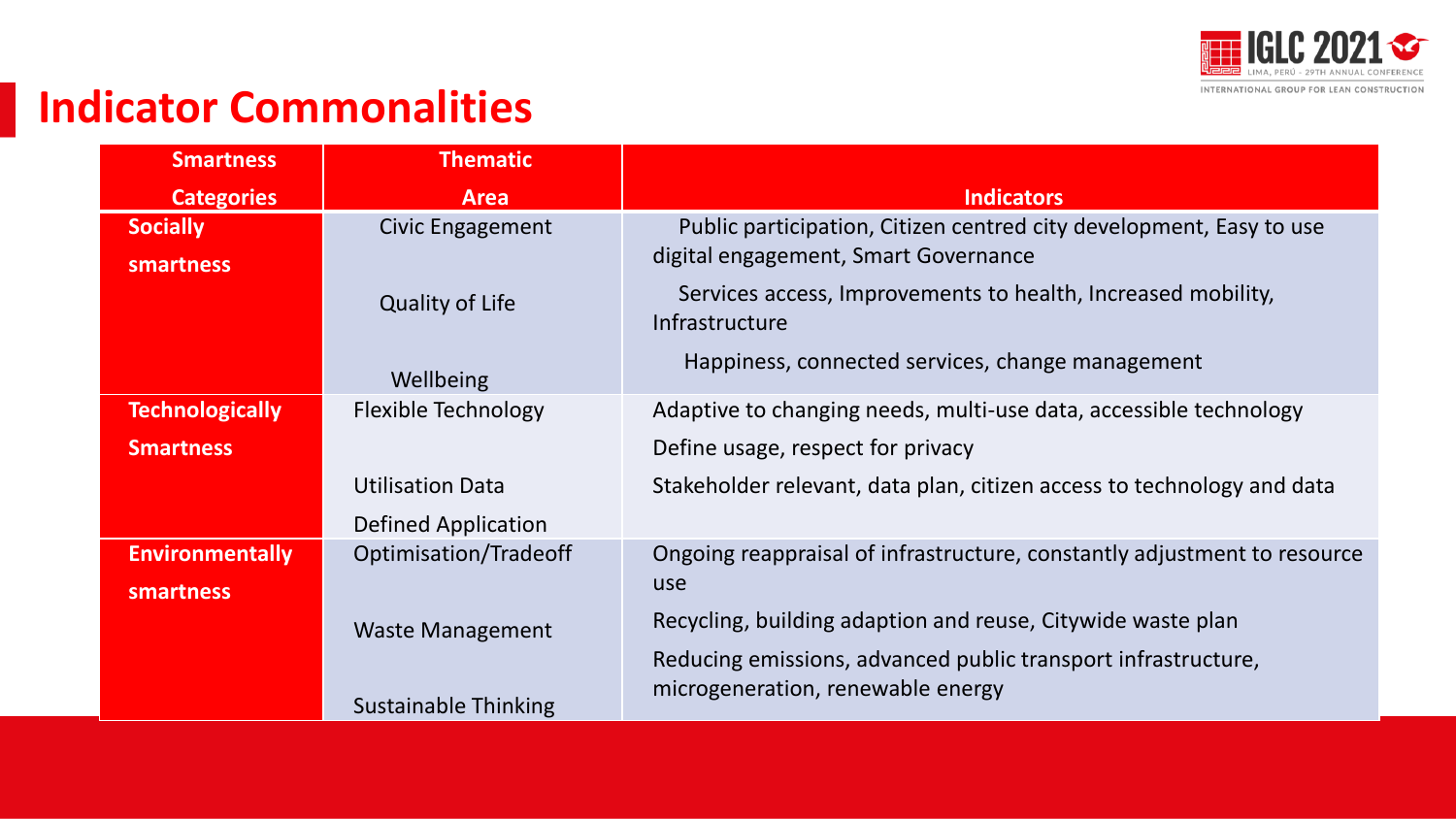

# **In Conclusion…**

- Cities can be can more or less holistically smart
- How to improve the indicators
- Not all Smart Cities are created equal